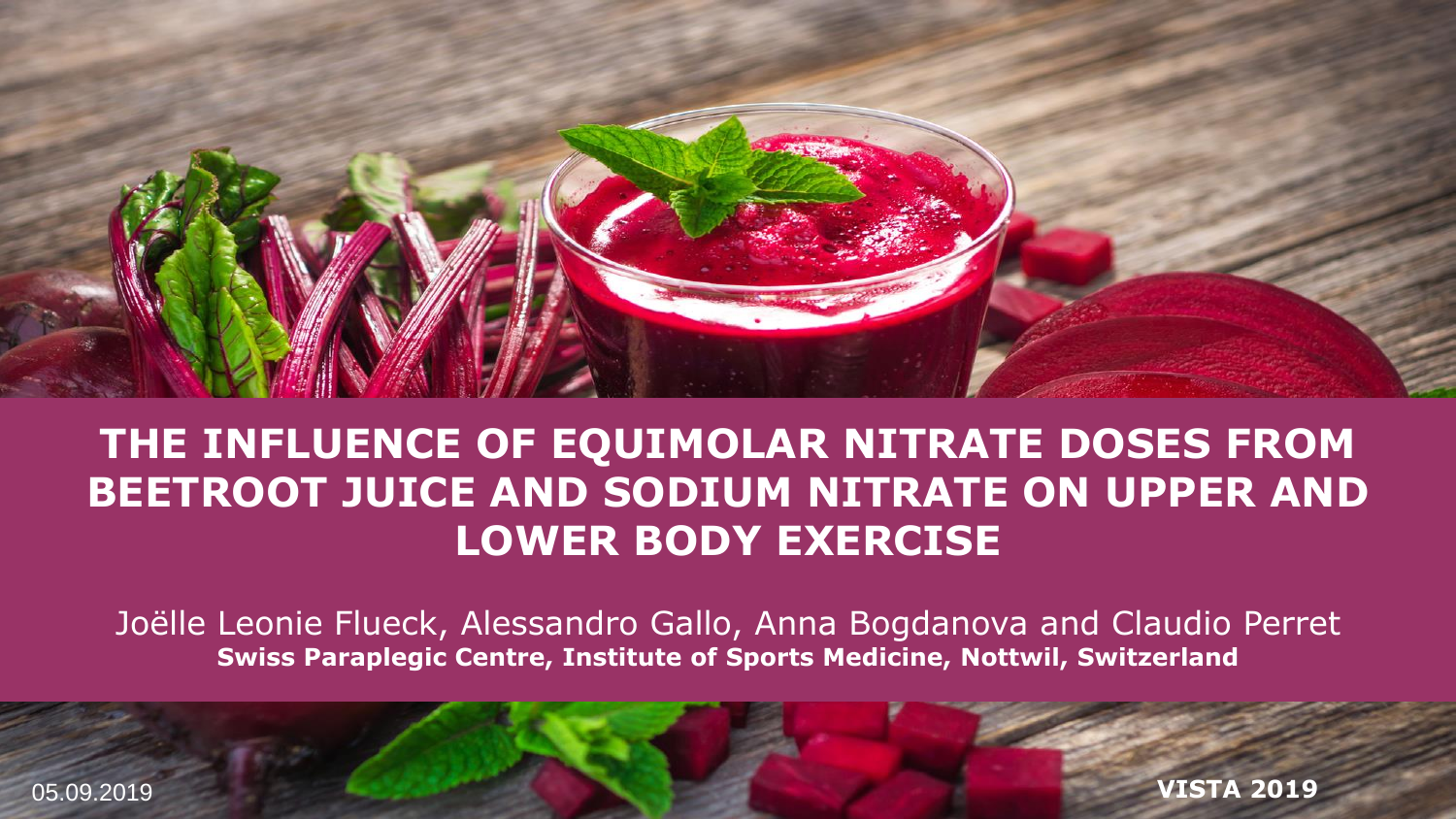## **Introduction**

- Green leafy and root vegetables Hord et al., 2009
- Stepwise reduction: Lundberg et al., 2008  $NO_3^ \rightarrow$   $NO_2^ \rightarrow$   $NO$
- Peak blood levels after 2.5 3 h Wylie et al., 2013



Wylie et al. 2013

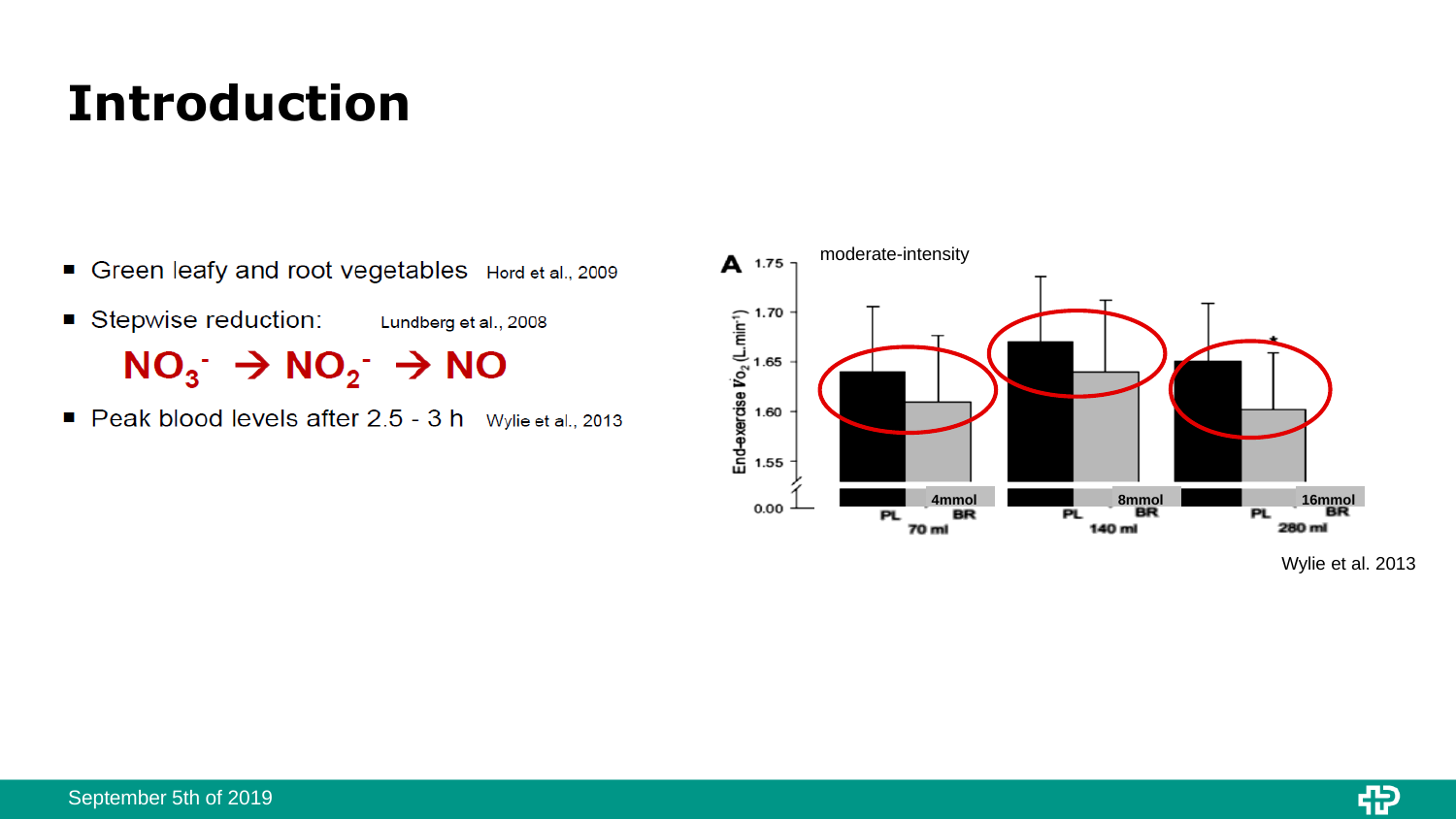## **Introduction**



#### **Beetroot juice vs. sodium nitrate**

- Lower  $VO<sub>2</sub>$  at 80%  $VO<sub>2</sub>$  with 6mmol beetroot juice compared to placebo
- Lower  $VO<sub>2</sub>$  at 80%  $VO<sub>2max</sub>$  compared to 6 mmol sodium nitrate

(Flueck et al. 2016)

• Beetroot juice more effective reducing exerciseinduced muscle damage compared to sodium nitrate

#### **Different outcome in time trial performance when 6mmol beetroot juice vs. 6mmol sodium nitrate is ingested?**

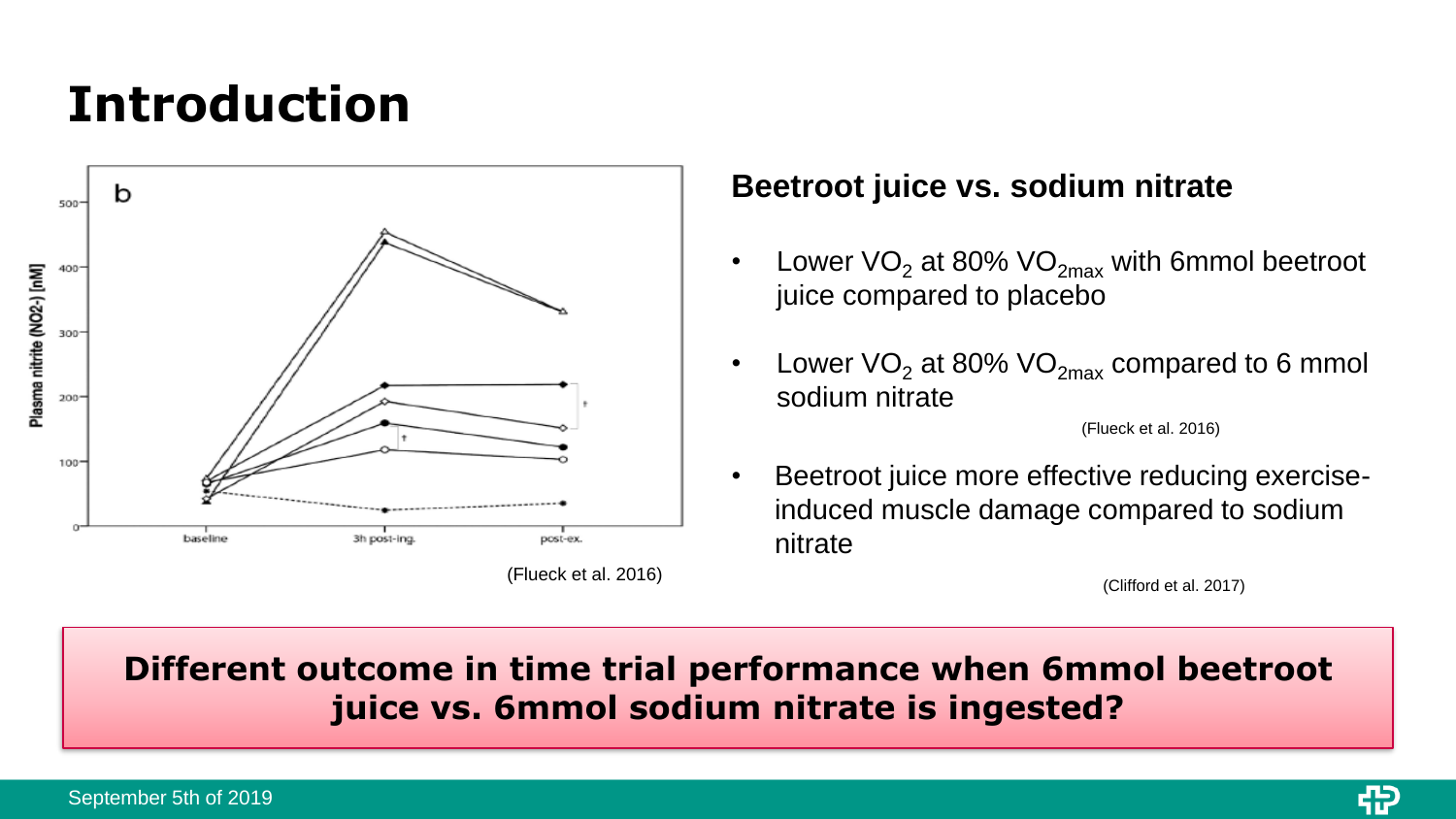

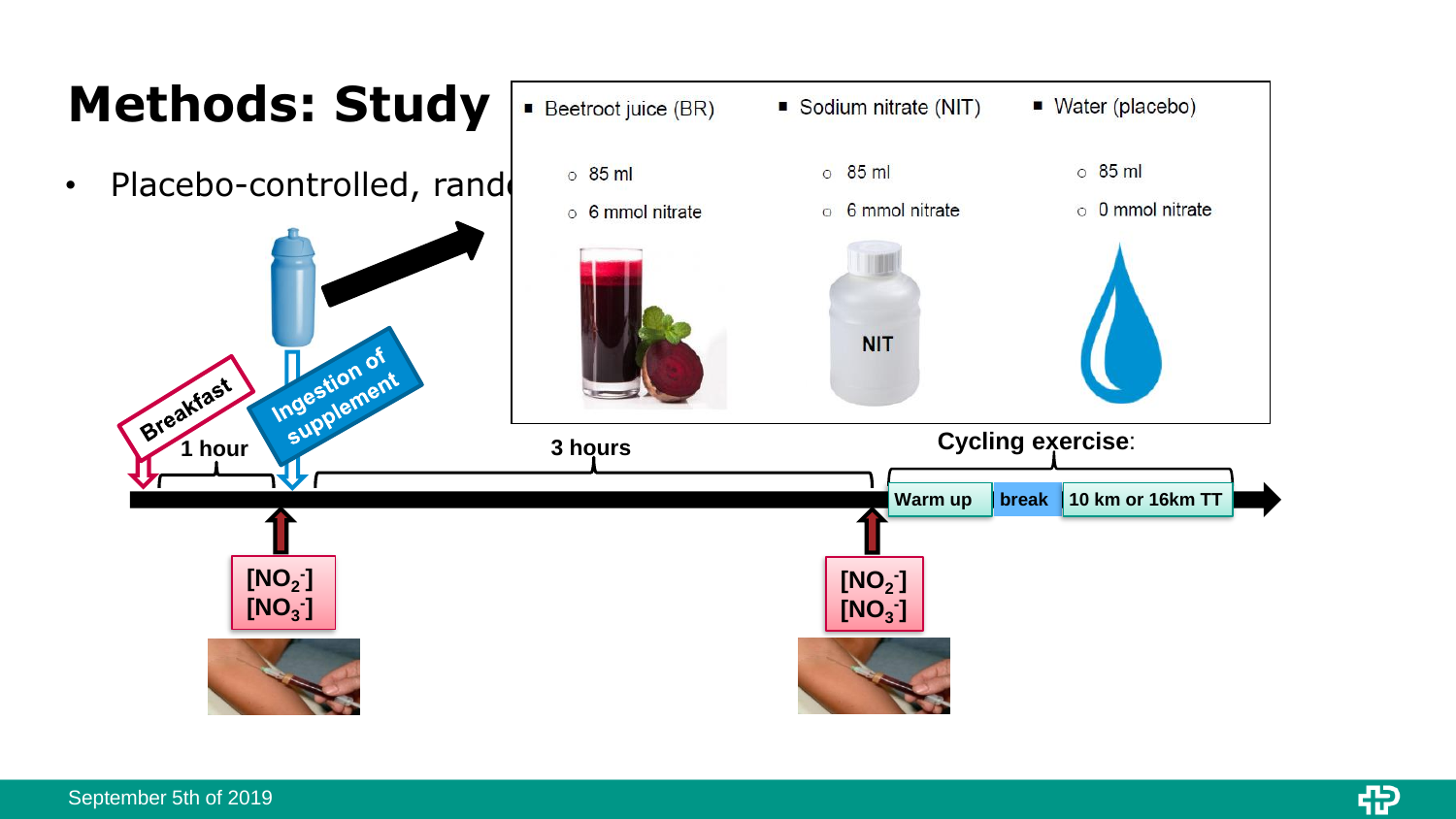### **Results: Able-bodied participants**

| Group       | N  | age [y]    | height [cm] | weight [kg] | VO <sub>2peak</sub><br>[ml/min/kg BW] | $P_{\text{max}}$ [W] | Training<br>[units/week] | Training<br>[h/week] |
|-------------|----|------------|-------------|-------------|---------------------------------------|----------------------|--------------------------|----------------------|
| Handcycling | 14 | $28 \pm 7$ | $183 \pm 5$ | $82 \pm 9$  | $33.9 \pm 4.2$                        | $152 \pm 20$         | $4 \pm 2$                | 6±3                  |
| Cycling     |    | 31 ± 8     | $182 \pm 7$ | $76 \pm 7$  | $59.1 \pm 5.2$                        | $410 \pm 47$         | $4 \pm 2$                | 7±3                  |

49

Data is presented as mean ± SD.

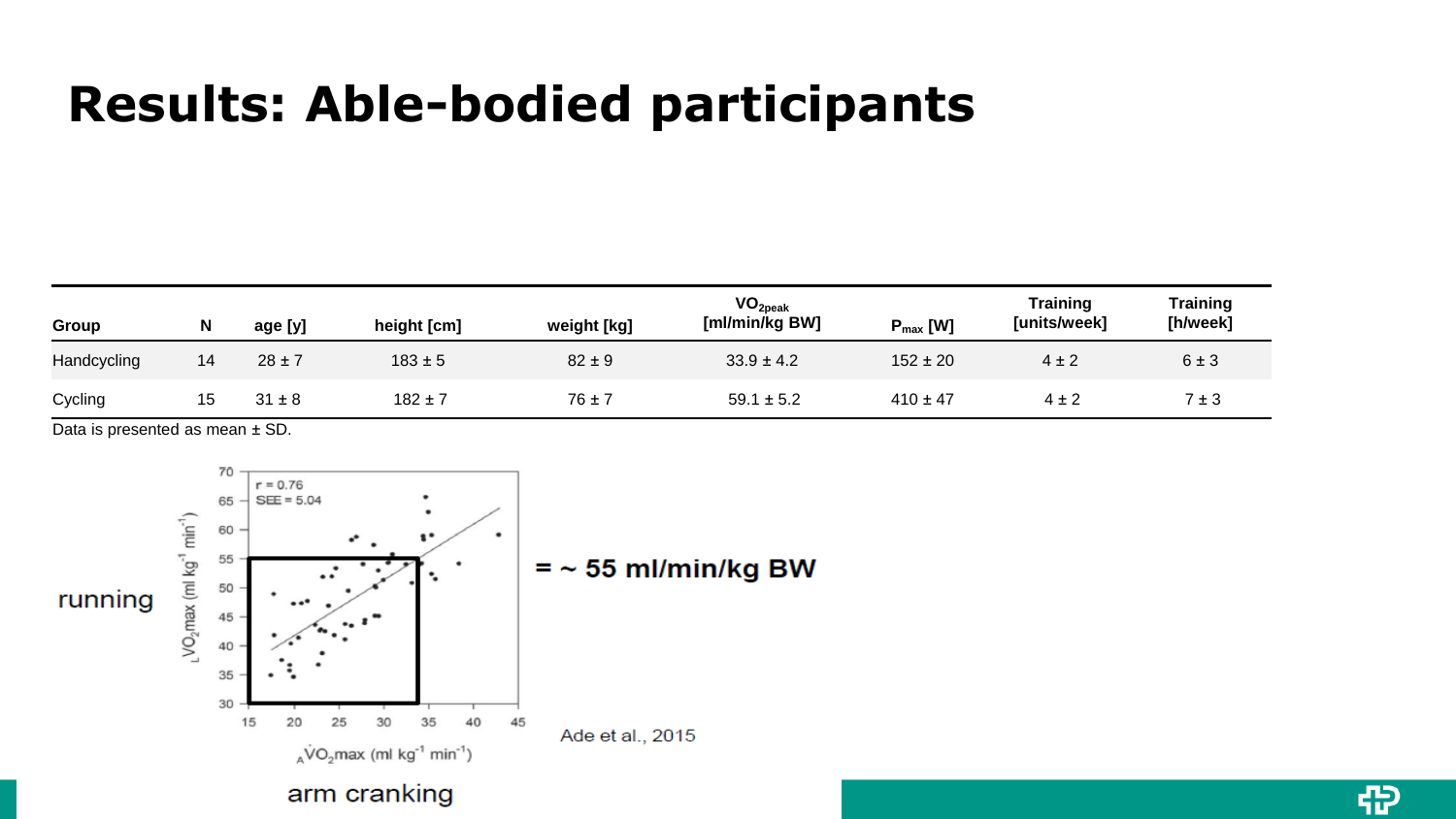## **Results: Wheelchair athletes**

**Paracyclists:** 

| ID | Age [year]  | Height<br>[cm] | Body<br>Mass [kg] | VO <sub>2peak</sub><br>[ml/min/kg] | $PO_{max}$<br>[W] | Lesion<br>Level  | Category        |
|----|-------------|----------------|-------------------|------------------------------------|-------------------|------------------|-----------------|
| 1  | 42          | 188            | 66                | 41.5                               | 200               | Th <sub>5</sub>  | MH <sub>3</sub> |
| 2  | 34          | 169            | 72                | 29.7                               | 144               | L4               | MH <sub>4</sub> |
| 3  | 29          | 170            | 47                | 42.8                               | 151               | C <sub>4</sub>   | MH <sub>2</sub> |
| 4  | 54          | 178            | 75                | 49.7                               | 222               | Th <sub>12</sub> | MH <sub>5</sub> |
| 5  | 32          | 173            | 60                | 36.9                               | 180               | Th <sub>3</sub>  | MH <sub>3</sub> |
| 6  | 61          | 178            | 61                | 45.9                               | 208               | Th <sub>4</sub>  | MH <sub>3</sub> |
| 7  | 40          | 165            | 64                | 44.8                               | 220               | Th <sub>10</sub> | MH4             |
| 8  | 35          | 190            | 76                | 17.3                               | 98                | C <sub>6</sub>   | MH1             |
|    | $40 \pm 11$ | $176 \pm 9$    | $65 \pm 9$        | $38.6 \pm 10.5$                    | $178 \pm 44$      |                  |                 |

Note: Data presented as mean  $\pm$  standard deviation, PO<sub>max</sub> = maximal power output in the ramp test, VO<sub>2peak</sub> = peak oxygen uptake measured during the ramp test.

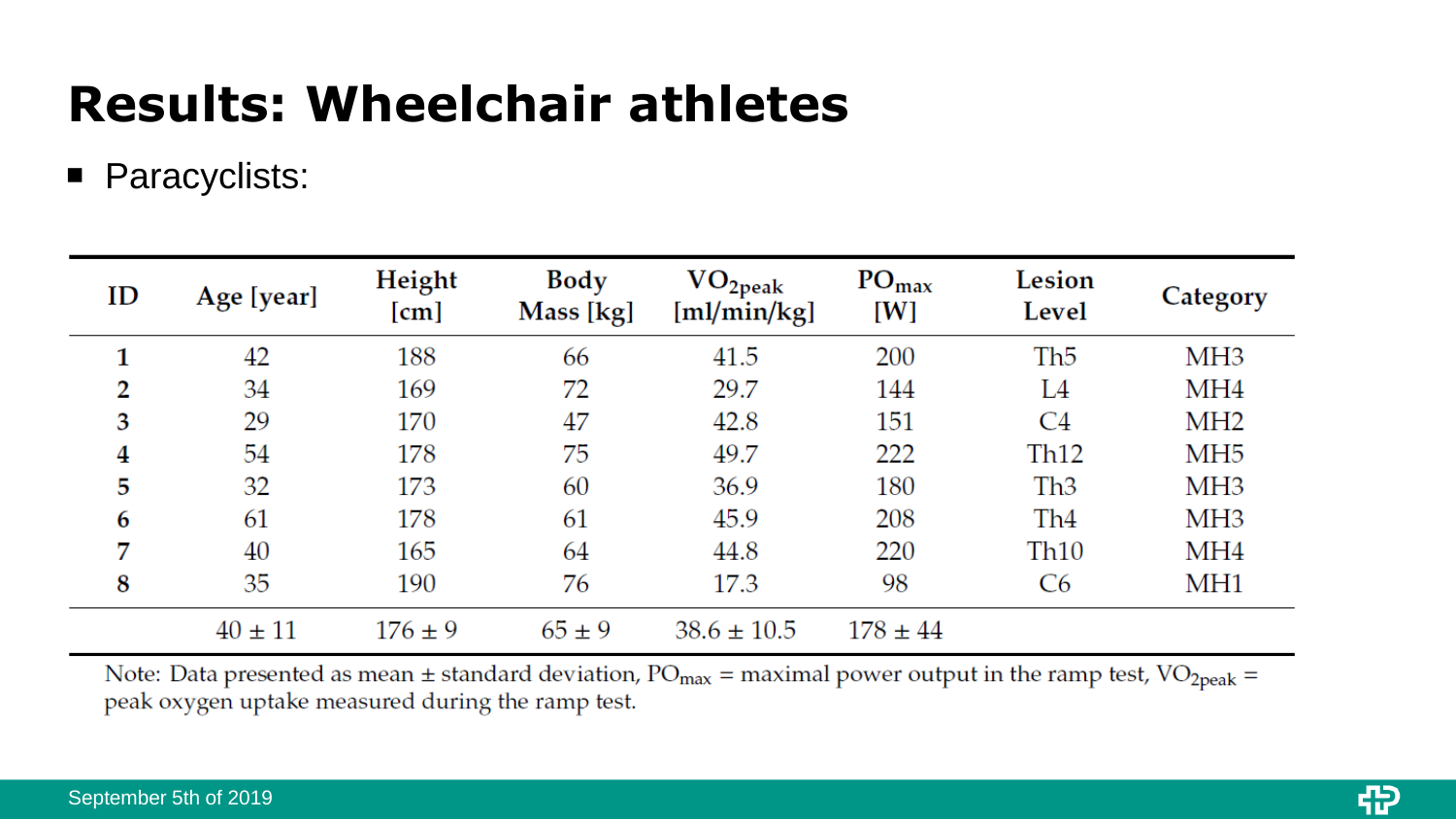# **Results: Plasma NO<sup>3</sup> -/NO<sup>2</sup> - Concentrations**

|                                         |                                |                                                       | <b>Able-Bodied Individuals</b>                                                  | Paracyclists                                                         |                                                                                       |  |
|-----------------------------------------|--------------------------------|-------------------------------------------------------|---------------------------------------------------------------------------------|----------------------------------------------------------------------|---------------------------------------------------------------------------------------|--|
|                                         |                                | Pre                                                   | Post                                                                            | Pre                                                                  | Post                                                                                  |  |
| Plasma<br>$[NO3$ <sup>-</sup> $]$ in uM | <b>PLA</b><br><b>NIT</b><br>BR | $68.5 \pm 8.4$<br>$64.8 \pm 10.9$<br>$63.5 \pm 8.9$   | $278.7 \pm 154.9$ * <sup>†</sup><br>$273.7 \pm 82.8$ * <sup>†</sup>             | $37.9 \pm 18.8$<br>$36.8 \pm 19.9$<br>$38.8 \pm 17.9$                | $85.9 \pm 73.2$ * <sup>†</sup><br>$125.8 \pm 99.3$ * <sup>†</sup>                     |  |
| Plasma<br>$[NO2$ <sup>-</sup> $]$ in nM | <b>PLA</b><br><b>NIT</b><br>BR | $44.7 \pm 21.5$<br>$56.7 \pm 22.6$<br>$61.5 \pm 53.8$ | $2 + 287$<br>$141.2 \pm 75.7$ * <sup>†</sup><br>$121.2 \pm 57.3$ * <sup>†</sup> | $66.9 \pm 27.9$<br>$57.7 \pm 11.6$<br>$108.7 \pm 134.3$ <sup>+</sup> | $92.3 + 109.9$<br>$136.7 \pm 69.6$ * <sup>†</sup><br>$263.3 \pm 159.2$ * <sup>†</sup> |  |

Note: PLA = placebo, NIT = sodium nitrate, BR = beetroot juice, \* significant difference ( $p < 0.05$ ) compared to pre ingestion,  $\frac{1}{1}$  = significant difference ( $p < 0.05$ ) to PLA, pre = before ingestion of the supplement, post = 3 h after ingestion of the supplement.

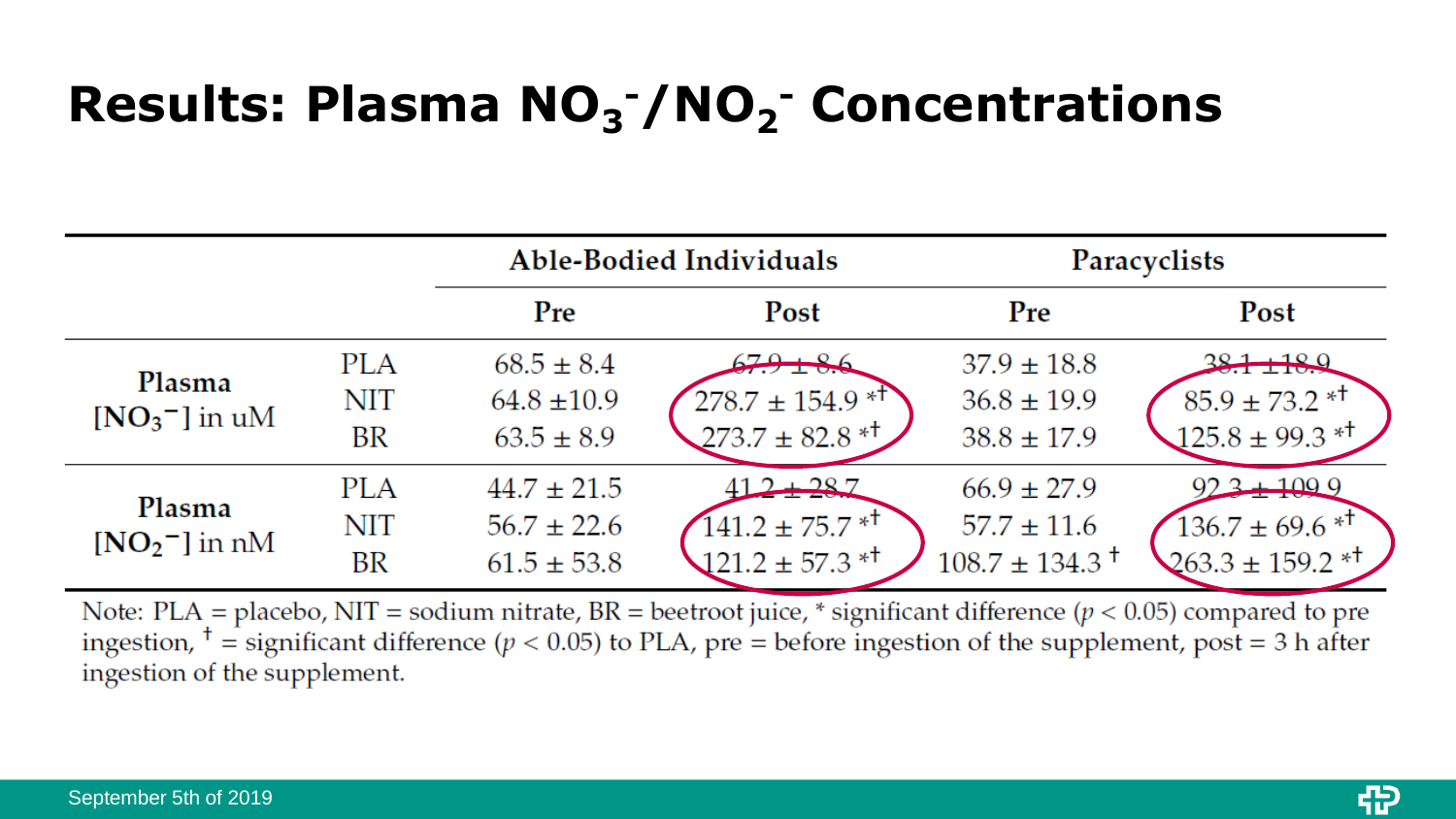# **Results: Performance (paracycling TT)**



No significant influence on time to complete TT in cycling (data not shown here)

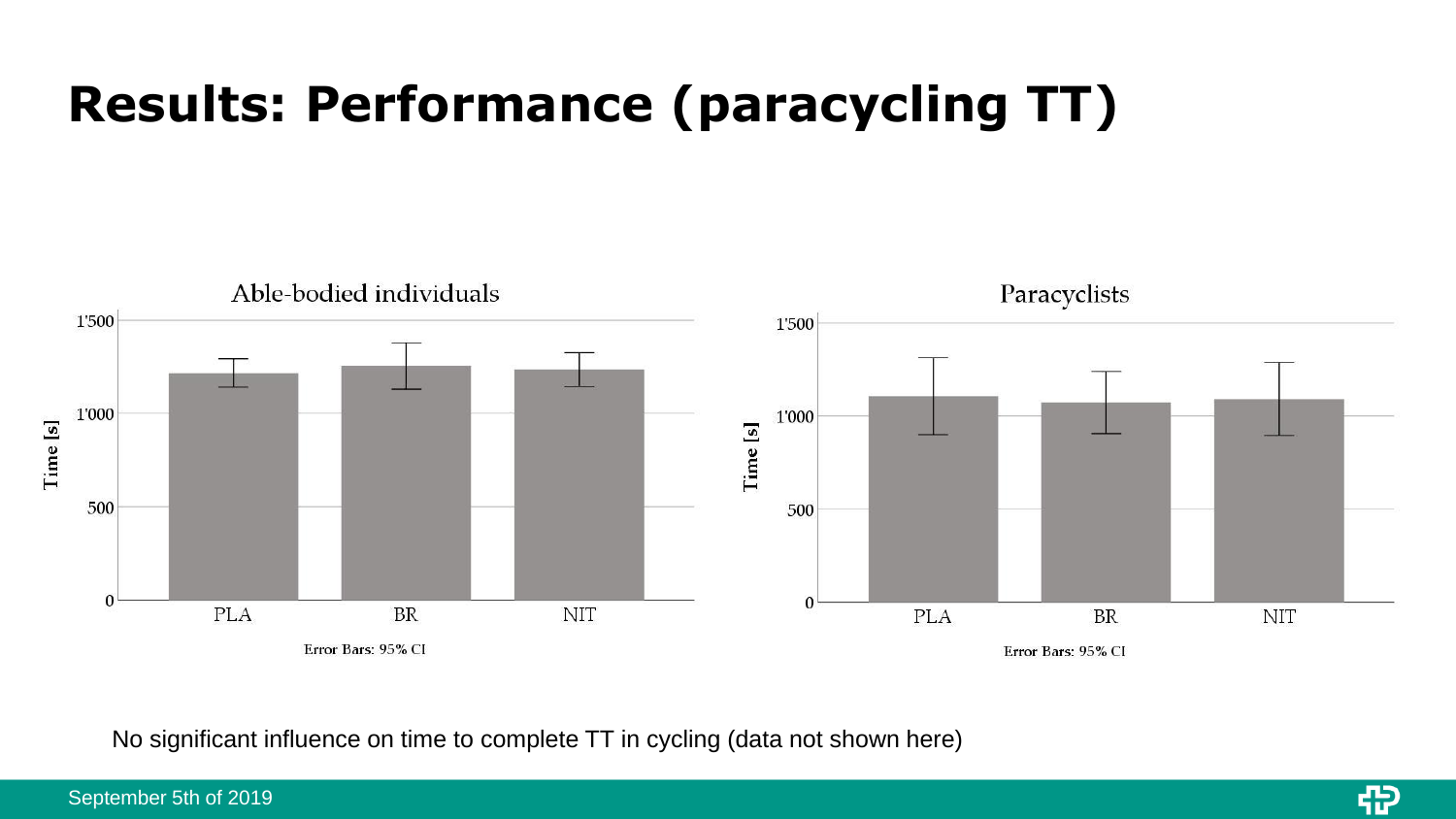### **Results: Power output to VO<sup>2</sup> ratio**



→ Significant difference between BR and PLA (+3%) (handcycling) → **No siginifcant difference in power output to VO<sup>2</sup> ratio in cycling group**

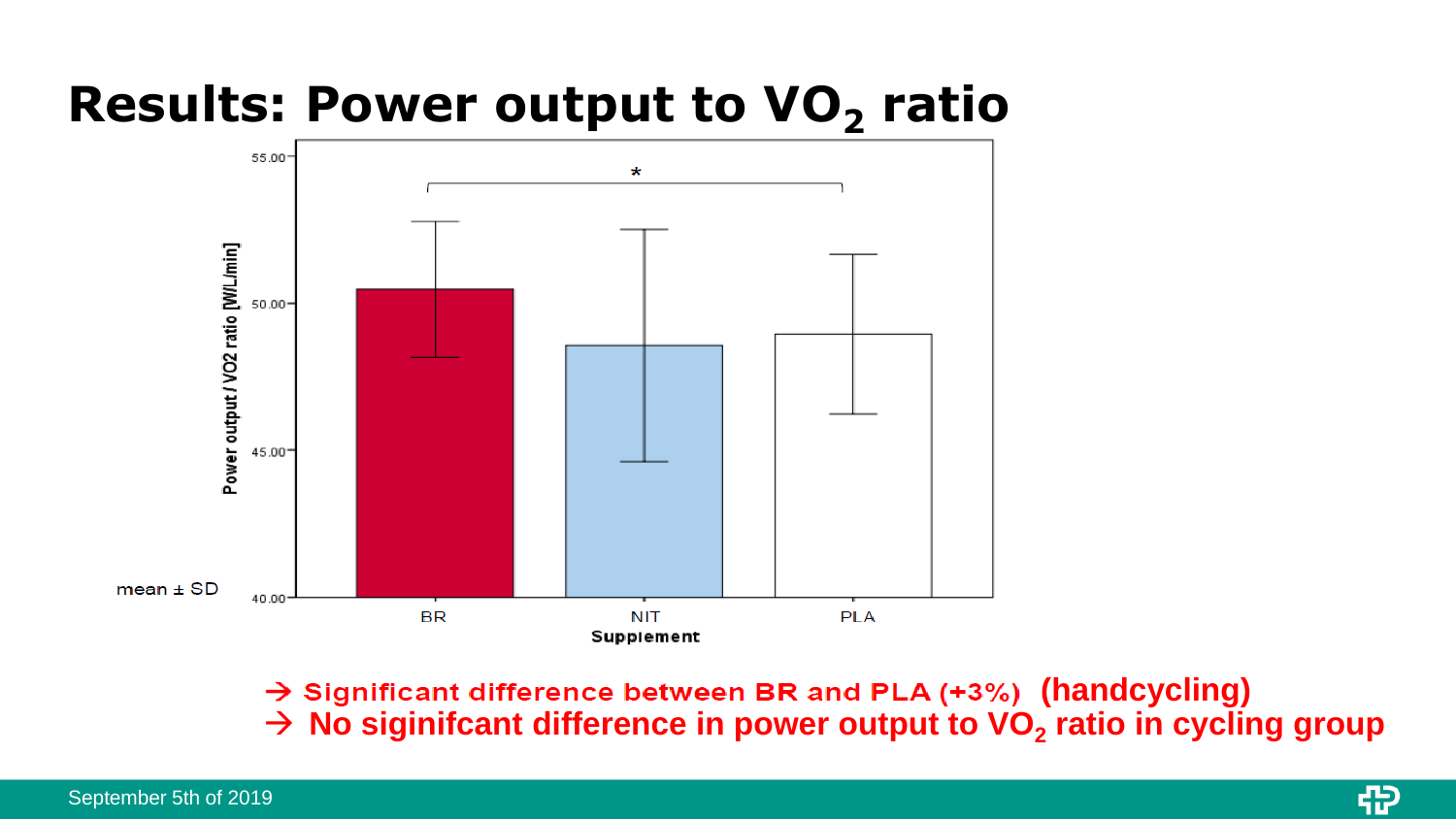## **Discussion**

- PO / VO2 ratio increased by  $(2 \%)$ during kayaking after 4.8 mmol BR.
	- $\rightarrow$  No improvement of performance.

Peeling et al., 2015

- PO / VO<sub>2</sub> ratio increased by  $(7\%)$  during cycling after 6.2 mmol BR.
	- $\rightarrow$  Improved 16-km cycling TT performance.

Lansley et al., 2011

- $\rightarrow$  Leg vs. upper body muscles?
- $\rightarrow$  Dosage?
- $\rightarrow$  Duration/intensity of exercise?